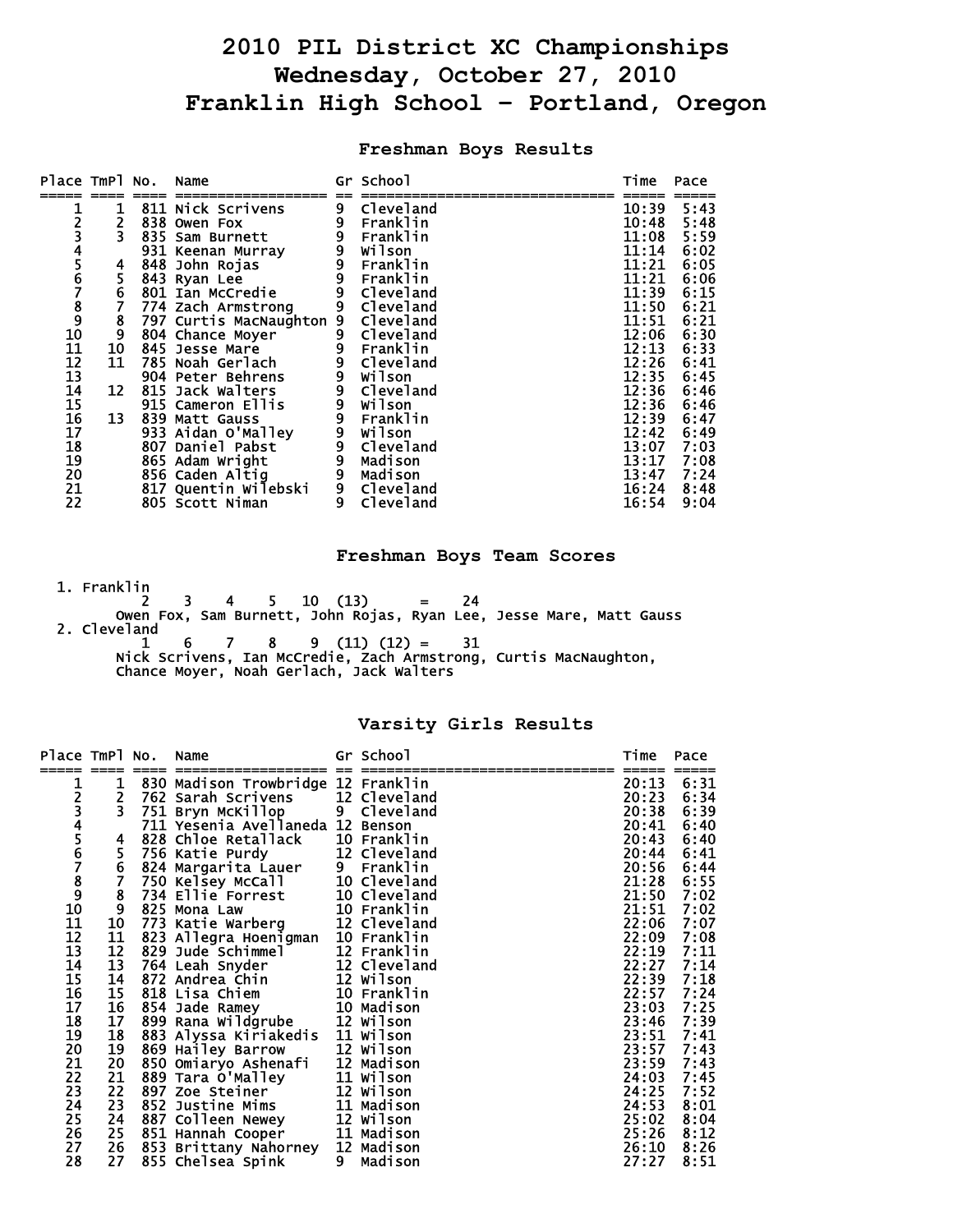1. Cleveland 2 3 5 7 8 (10) (13) = 25 Sarah Scrivens, Bryn McKillop, Katie Purdy, Kelsey McCall, Ellie Forrest, Katie Warberg, Leah Snyder 2. Franklin  $1 \quad 4 \quad 6 \quad 9 \quad 11 \quad (12) \quad (15) = \quad 31$  Madison Trowbridge, Chloe Retallack, Margarita Lauer, Mona Law, Allegra Hoenigman, Jude Schimmel, Lisa Chiem 3. Wilson 14 17 18 19 21 (22) (24) = 89 Andrea Chin, Rana Wildgrube, Alyssa Kiriakedis, Hailey Barrow, Tara O'Malley, Zoe Steiner, Colleen Newey 4. Madison 16 20 23 25 26 (27) = 110 Jade Ramey, Omiaryo Ashenafi, Justine Mims, Hannah Cooper, Brittany Nahorney, Chelsea Spink

#### **Varsity Boys Results**

| Place TmPl No.                                                                                                                                                                                                                                                                                                                                                                                                                                                                                                                                        |                                                                                                                                                                                                                                      |  | Name<br>. ==============                                                                                                                                                                                                                                                                                                                                                                                                                                                                                                                                                                                                                                                                                                                                                                                                 |  | Gr School                                 | Time                                                                                                                                                                                                                                                                                                           | Pace                                                                                                                                                                                                                                                                         |  |  |
|-------------------------------------------------------------------------------------------------------------------------------------------------------------------------------------------------------------------------------------------------------------------------------------------------------------------------------------------------------------------------------------------------------------------------------------------------------------------------------------------------------------------------------------------------------|--------------------------------------------------------------------------------------------------------------------------------------------------------------------------------------------------------------------------------------|--|--------------------------------------------------------------------------------------------------------------------------------------------------------------------------------------------------------------------------------------------------------------------------------------------------------------------------------------------------------------------------------------------------------------------------------------------------------------------------------------------------------------------------------------------------------------------------------------------------------------------------------------------------------------------------------------------------------------------------------------------------------------------------------------------------------------------------|--|-------------------------------------------|----------------------------------------------------------------------------------------------------------------------------------------------------------------------------------------------------------------------------------------------------------------------------------------------------------------|------------------------------------------------------------------------------------------------------------------------------------------------------------------------------------------------------------------------------------------------------------------------------|--|--|
| 123456789<br>10<br>11<br>12<br>13<br>14<br>15<br>16<br>17<br>18<br>19<br>20<br>21<br>$\overline{2}\overline{2}$<br>23<br>24<br>25<br>26<br>27<br>28<br>29<br>30<br>31<br>32<br>33<br>34                                                                                                                                                                                                                                                                                                                                                               | 1<br>2<br>3<br>4<br>5<br>6<br>$\overline{7}$<br>8<br>9<br>10<br>11<br>12<br>13<br>14<br>15<br>16<br>17<br>18<br>19<br>20<br>21<br>$\overline{2}\overline{2}$<br>23<br>24<br>25<br>26<br>27<br>28<br>29<br>30<br>31<br>32<br>33<br>34 |  | 834 Ian Burgess<br>832 Jackson Baker<br>841 Fletcher Hazlehurs 11 Franklin<br>860 Matt McConnell 12 Madison<br>803 Jason Morrison 12 Cleveland<br>842 Dane Hilts 10 Franklin<br>842 Dane Hilts<br>789 Christopher Hinkle 10 Cleveland<br>846 Jackson Packham 10 Franklin<br>846 Jackson Packnam<br>935 Gabriel Penk<br>788 Adrian Hinkle<br>837 Josh Edel<br>918 Connor Hall<br>918 Connor Hall<br>918 Connor Hall<br>918 Connor Hall<br>918 Connor Black<br>716 Daniel Strome<br>800 David Marre<br>800 David Marre<br>800 Mitel<br>809 Mitchell Robertson 11 Cleveland<br>809 Mitchell Robertson II Cleveland<br>787 Tyler Heilman 12 Cleveland<br>929 James Markin 10 Wilson<br>932 Sam Olson 10 Wilson<br>930 Shiva Miller 11 Wilson<br>717 Samuel Tsehaineh 10 Benson<br>859 Joel Enterline 10 Madison<br>820 Clark |  | 12 Franklin<br>11 Franklin<br>10 Franklin | 16:16<br>16:24<br>16:51<br>16:51<br>16:54<br>16:57<br>17:03<br>17:03<br>17:04<br>17:13<br>17:19<br>17:27<br>17:38<br>17:44<br>17:47<br>17:50<br>17:50<br>17:52<br>17:59<br>18:08<br>18:11<br>18:20<br>18:28<br>18:33<br>18:39<br>18:44<br>18:54<br>19:06<br>19:17<br>20:13<br>20:25<br>20:31<br>20:51<br>21:50 | 5:14<br>5:17<br>5:26<br>5:26<br>5:27<br>5:28<br>5:30<br>5:30<br>5:30<br>5:33<br>5:35<br>5:37<br>5:41<br>5:43<br>5:44<br>5:45<br>5:45<br>5:45<br>5:47<br>5:51<br>5:51<br>5:54<br>5:57<br>5:59<br>6:01<br>6:02<br>6:05<br>6:09<br>6:13<br>6:31<br>6:35<br>6:37<br>6:43<br>7:02 |  |  |
|                                                                                                                                                                                                                                                                                                                                                                                                                                                                                                                                                       |                                                                                                                                                                                                                                      |  |                                                                                                                                                                                                                                                                                                                                                                                                                                                                                                                                                                                                                                                                                                                                                                                                                          |  | Varsity Boys Team Scores                  |                                                                                                                                                                                                                                                                                                                |                                                                                                                                                                                                                                                                              |  |  |
| 1. Franklin<br>$(11) (14) =$<br>2<br>20<br>1<br>3.<br>6.<br>8<br>Ian Burgess, Jackson Baker, Fletcher Hazlehurst, Dane Hilts, Jackson<br>Packham, Josh Edel, Christopher Black<br>2. Cleveland<br>$17$ $(18)$ $(19)$ =<br>10<br>16<br>55<br>7<br>5<br>Jason Morrison, Christopher Hinkle, Adrian Hinkle, David Marre, Daniel<br>Stone, Mitchell Robertson, Tyler Heilman<br>3. Wilson<br>12<br>20<br>21<br>$22 (25) (26) =$<br>84<br>Gabriel Penk, Connor Hall, James Markin, Sam Olson, Shiva Miller,<br>Clark Hollenberg, Kevin Rawls<br>4. Madison |                                                                                                                                                                                                                                      |  |                                                                                                                                                                                                                                                                                                                                                                                                                                                                                                                                                                                                                                                                                                                                                                                                                          |  |                                           |                                                                                                                                                                                                                                                                                                                |                                                                                                                                                                                                                                                                              |  |  |
| 4 15 24 30 32 (33) (34) = 105<br>Matt McConnell, Anthony Russell, Joel Enterline, Schuler Rettig,                                                                                                                                                                                                                                                                                                                                                                                                                                                     |                                                                                                                                                                                                                                      |  |                                                                                                                                                                                                                                                                                                                                                                                                                                                                                                                                                                                                                                                                                                                                                                                                                          |  |                                           |                                                                                                                                                                                                                                                                                                                |                                                                                                                                                                                                                                                                              |  |  |

Jeremey Collier, Bryton Wilson, Roberto Camacho

 5. Benson 13 23 27 28 29 (31) = 120 Daniel Soriano, Samuel Tsehaineh, Elijah Hill, Matt Wilson, Evan Wagstaff, Caleb Martin-Long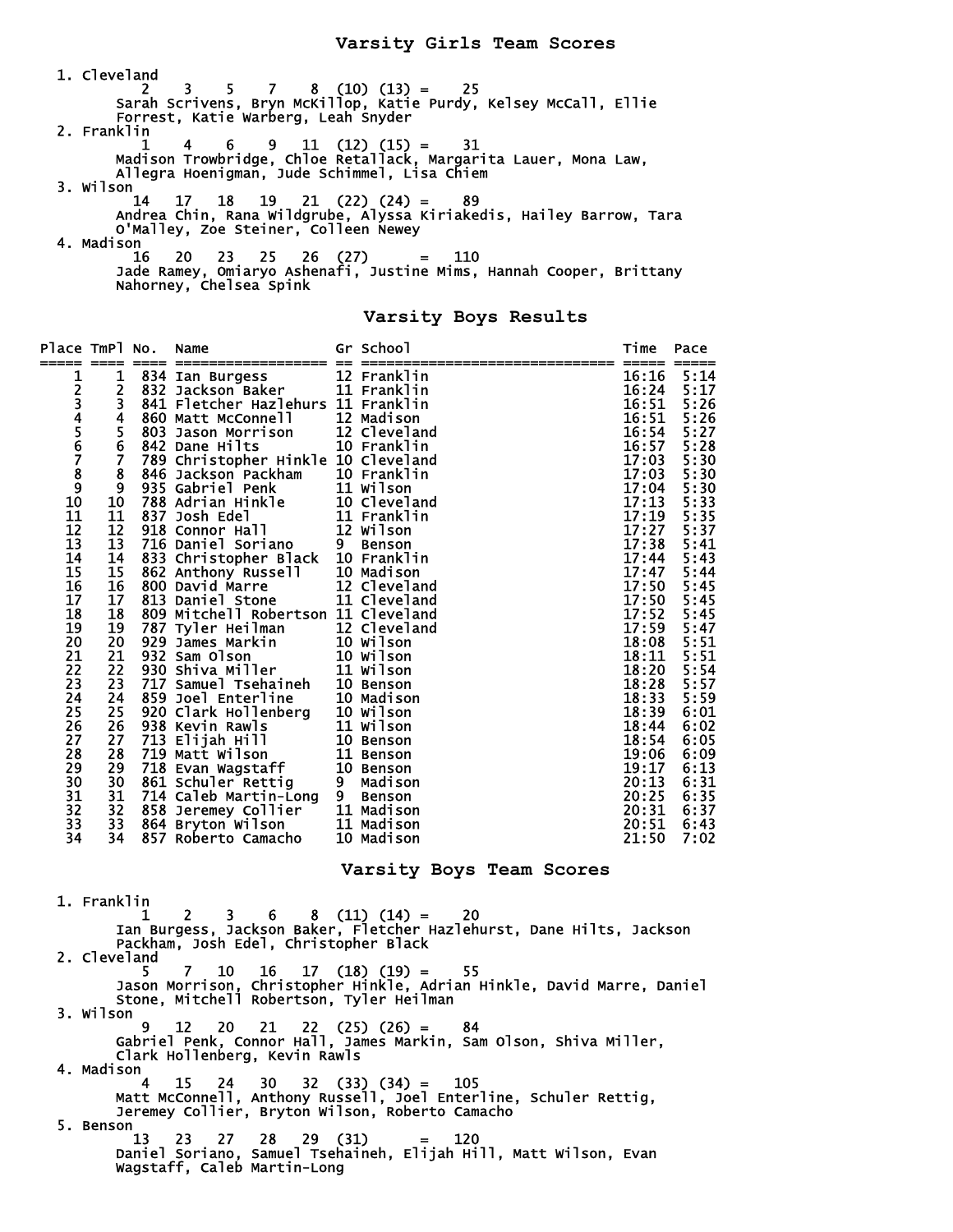## **JV Girls Results**

| Place TmPl No. |                         | Name                                                                                                                                                                                                                                                   |    | Gr School        | Time           | Pace             |
|----------------|-------------------------|--------------------------------------------------------------------------------------------------------------------------------------------------------------------------------------------------------------------------------------------------------|----|------------------|----------------|------------------|
|                |                         |                                                                                                                                                                                                                                                        |    |                  | =====          | =====            |
| 1              | 1                       |                                                                                                                                                                                                                                                        |    |                  | 12:46          | 6:51             |
|                | 2<br>3                  |                                                                                                                                                                                                                                                        |    |                  | 12:54          | 6:55             |
|                | $\overline{\mathbf{4}}$ |                                                                                                                                                                                                                                                        |    |                  | 13:00<br>13:04 | 6:58<br>7:01     |
| 23456          | 5                       |                                                                                                                                                                                                                                                        |    |                  | 13:06          | 7:02             |
|                | $\bf 6$                 |                                                                                                                                                                                                                                                        |    |                  | 13:23          | 7:11             |
| $\overline{7}$ | Ž                       |                                                                                                                                                                                                                                                        |    |                  | 13:26          | 7:13             |
| 8              | 8                       |                                                                                                                                                                                                                                                        |    |                  | 13:34          | 7:17             |
| $\overline{9}$ | $\boldsymbol{9}$        |                                                                                                                                                                                                                                                        |    |                  | 13:37          | 7:19             |
| 10             | 10                      |                                                                                                                                                                                                                                                        |    |                  | 13:44          |                  |
| 11             |                         |                                                                                                                                                                                                                                                        |    |                  | 13:47          | $7:22$<br>$7:24$ |
| 12             |                         |                                                                                                                                                                                                                                                        |    |                  | 13:51          |                  |
| 13             |                         |                                                                                                                                                                                                                                                        |    |                  | 14:01          | $7:26$<br>$7:31$ |
| 14             |                         |                                                                                                                                                                                                                                                        |    |                  | 14:04          | $7:33$<br>$7:35$ |
| 15             | 11                      |                                                                                                                                                                                                                                                        |    |                  | 14:07          |                  |
| 16             |                         | 745 Adelina Lamorticel 12 Cleveland                                                                                                                                                                                                                    |    |                  | 14:08          | 7:35             |
| 17             |                         | 772 Amanda Ullrick 9 Cleveland                                                                                                                                                                                                                         |    |                  | 14:13          | 7:38             |
| 18             |                         | 744 Sara Kuhnhausen 12 Cleveland<br>726 Aislyn Booth 12 Cleveland                                                                                                                                                                                      |    |                  | 14:14          | 7:39             |
| 19             |                         | 726 Aislyn Booth                                                                                                                                                                                                                                       |    |                  | 14:18          | 7:40             |
| 20             | 12                      | 870 Alyssa Bell-Padget 9 Wilson                                                                                                                                                                                                                        |    |                  | 14:21          | 7:42             |
| 21             |                         | 731 Isabel Dammann<br>732 Emily Easton-Mace 12 Cleveland                                                                                                                                                                                               |    |                  | 14:22          | 7:43             |
| 22             |                         |                                                                                                                                                                                                                                                        |    |                  | 14:26          | 7:45             |
| 23             | 13                      |                                                                                                                                                                                                                                                        |    |                  | 14:33          | 7:49             |
| 24             | 14                      |                                                                                                                                                                                                                                                        |    |                  | 14:34          | 7:49             |
| 25             | 15                      |                                                                                                                                                                                                                                                        |    |                  | 14:38          | 7:51             |
| 26<br>27       | 16                      |                                                                                                                                                                                                                                                        |    |                  | 14:39<br>14:45 | 7:52<br>7:55     |
| 28             | 17                      | 9 Franklin<br>831 Julia Yu<br>819 Emma Childs<br>868 Julia Bainbridge<br>868 Julia Bainbridge<br>868 Julia Bainbridge<br>874 Allison Schue<br>874 Allison Schue<br>874 Allison Schue<br>874 Allison Schue<br>874 Allison Schue<br>874 Allison<br>874 A |    |                  | 14:48          | 7:57             |
| 29             | 18                      | 874 Cailley Cole-Sigmo 11 Wilson                                                                                                                                                                                                                       |    |                  | 14:49          | 7:57             |
| 30             |                         | 768 Kate Thoma-Hilliar 9 Cleveland                                                                                                                                                                                                                     |    |                  | 14:50          | 7:58             |
| 31             |                         |                                                                                                                                                                                                                                                        |    |                  | 14:53          | 7:59             |
| 32             |                         | 768 Kate Thoma-Hilliar 9 Cleveland<br>720 Emma Adams 9 Cleveland<br>767 Alison Taylor 12 Cleveland<br>757 Hannah Risley 9 Cleveland<br>822 Caitlin Morrison 9 Franklin<br>722 Eline Bernert 9 Cleveland<br>822 Simone Fessant 9 Franklin<br>           |    |                  | 14:55          | 8:00             |
| 33             |                         |                                                                                                                                                                                                                                                        |    |                  | 15:02          | 8:04             |
| 34             | 19                      |                                                                                                                                                                                                                                                        |    |                  | 15:04          | 8:05             |
| 35             |                         |                                                                                                                                                                                                                                                        |    |                  | 15:05          | 8:06             |
| 36             | 20                      |                                                                                                                                                                                                                                                        |    |                  | 15:07          | 8:07             |
| 37             |                         |                                                                                                                                                                                                                                                        |    |                  | 15:12          | 8:10             |
| 38             |                         |                                                                                                                                                                                                                                                        |    |                  | 15:13          | 8:10             |
| 39             |                         |                                                                                                                                                                                                                                                        |    |                  | 15:21          | 8:14             |
| 40             |                         |                                                                                                                                                                                                                                                        |    |                  | 15:21          | 8:14             |
| 41             |                         |                                                                                                                                                                                                                                                        |    |                  | 15:22          | 8:15             |
| 42             |                         |                                                                                                                                                                                                                                                        |    |                  | 15:26          | 8:17             |
| 43<br>44       |                         |                                                                                                                                                                                                                                                        |    |                  | 15:33          | 8:21             |
| 45             |                         |                                                                                                                                                                                                                                                        |    |                  | 15:35<br>15:36 | 8:22<br>8:22     |
| 46             |                         |                                                                                                                                                                                                                                                        |    |                  | 15:37          | 8:23             |
| 47             |                         | 748 Koryn Leslie-Arcay 12 Cleveland                                                                                                                                                                                                                    |    |                  | 15:41          | 8:25             |
| 48             |                         | 728 Rachel Brickson 11 Cleveland                                                                                                                                                                                                                       |    |                  | 15:42          | 8:26             |
| 49             |                         | 736 Lauren Grelle                                                                                                                                                                                                                                      |    | 10 Cleveland     | 15:53          | 8:31             |
| 50             |                         | 755 Laura Nausieda                                                                                                                                                                                                                                     |    | 12 Cleveland     | 16:06          | 8:38             |
| 51             |                         | 749 Justina Madrigal                                                                                                                                                                                                                                   | 9  | <b>Cleveland</b> | 16:07          | 8:39             |
| 52             |                         | 739 Sarah Hay-Smith                                                                                                                                                                                                                                    |    | 12 Cleveland     | 16:10          | 8:40             |
| 53             |                         | 895 Simone Smith                                                                                                                                                                                                                                       |    | 11 Wilson        | 16:20          | 8:46             |
| 54             |                         | 878 Cassie Fowler                                                                                                                                                                                                                                      | 9. | Wilson           | 16:20          | 8:46             |
| 55             |                         | 877 Elise Eldridge                                                                                                                                                                                                                                     |    | <b>10 Wilson</b> | 16:47          | 9:00             |
| 56             |                         | 875 Emma Daggett                                                                                                                                                                                                                                       |    | <b>10 Wilson</b> | 16:53          | 9:04             |
| 57             |                         | 871 Becky Borden                                                                                                                                                                                                                                       |    | 11 Wilson        | 16:55          | 9:05             |
| 58             |                         | 882 Raya Jones                                                                                                                                                                                                                                         |    | 11 Wilson        | 16:57          | 9:06             |
| 59             |                         | 886 Maya Medina                                                                                                                                                                                                                                        |    | 11 Wilson        | 16:59          | 9:07             |
| 60             |                         | 754 Maya Morley                                                                                                                                                                                                                                        | 9  | <b>Cleveland</b> | 17:08          | 9:11             |
| 61             |                         | 737 Sophie Hale-Brown                                                                                                                                                                                                                                  | 9  | <b>Cleveland</b> | 17:23          | 9:20             |
| 62             | 21                      | 821 Abby Cordes                                                                                                                                                                                                                                        |    | 10 Franklin      | 17:33          | 9:25             |
| 63             |                         | 729 Emma Buczkowski                                                                                                                                                                                                                                    |    | 12 Cleveland     | 17:52          | 9:35             |
| 64             |                         | 866 Lorenza Aldan                                                                                                                                                                                                                                      |    | 11 Wilson        | 18:11          | 9:46             |

#### **JV Girls Team Scores**

 1. Cleveland  $1 \quad 2 \quad 3 \quad 5 \quad 6 \quad (9) \quad (10) = \quad 17$  Emma Rollins, Anina Harbig, Nora Sawyer, Jet Lathrop, Jess Faunt, Emma Franz, Mariane Stites 2. Franklin 4 7 13 14 19 (20) (21) = 57 Colleen Coleman, Robin Liu, Julia Yu, Emma Childs, Caitlin Morrison,

Simone Fessant, Abby Cordes